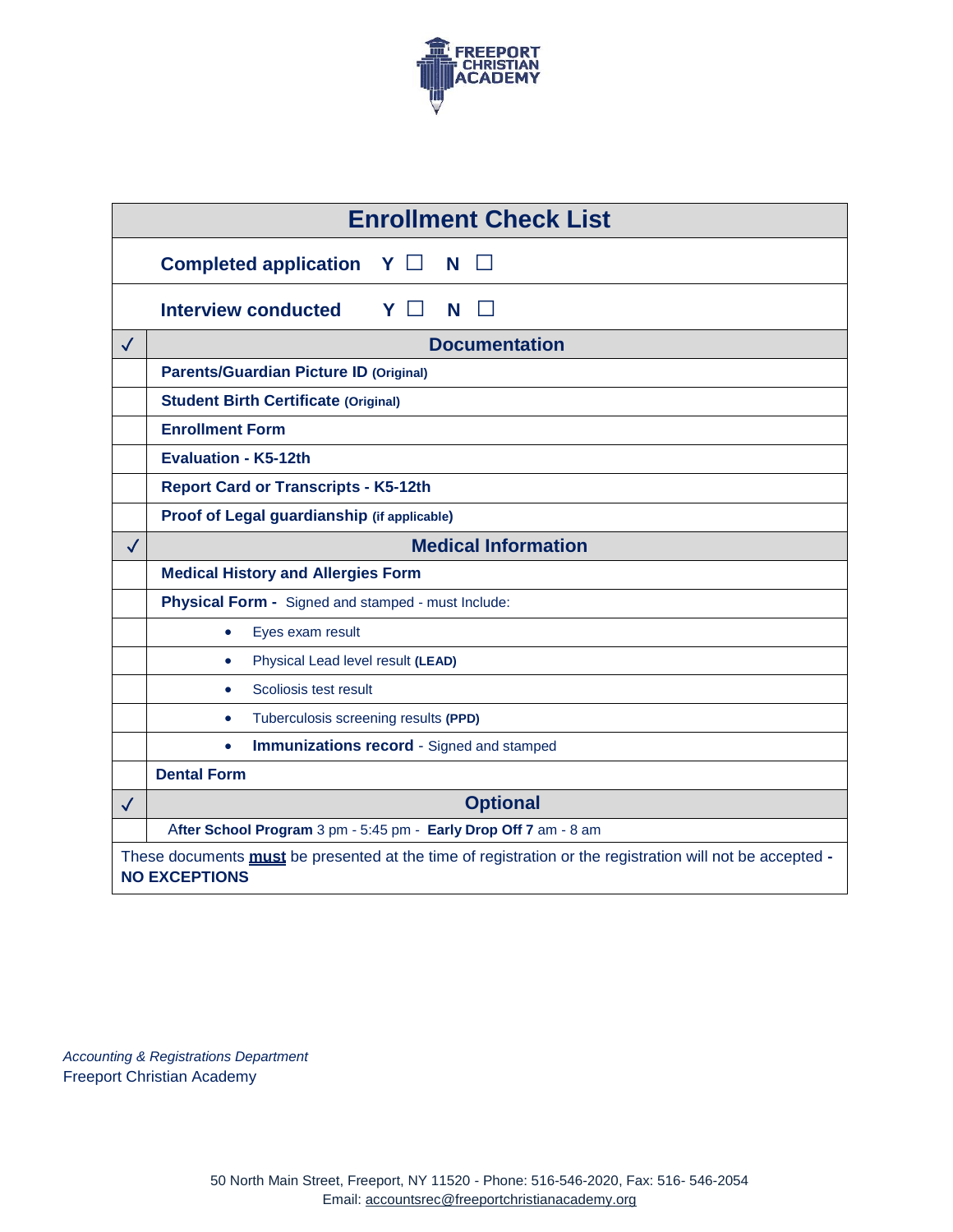

#### **Dear Parents and Guardians,**

It is our pleasure to welcome you to Freeport Christian Academy. We ensure you that our dedicated staff works very hard to meet the individual needs of all students, and maintain personal connections with their families.

We invite you to become an active participant in our school community through volunteering, joining our PTF, or attending and supporting school events. Research clearly supports that when parents/guardians participate and are involved in their child's education, there is a greater likelihood of academic success for the child.

We truly believe that communication is the key to a successful educational experience. Together, we will continue to improve the quality of our school community and provide the best for the children of Freeport Christian Academy. Education is a partnership between the school, students, parents/guardians, and the community. All children are more successful when we work as a team to achieve educational goals.

If you have any questions or concerns, please feel free to contact us.

Sincerely,

**Denise Panucci** 

**Denise Panucci Principal**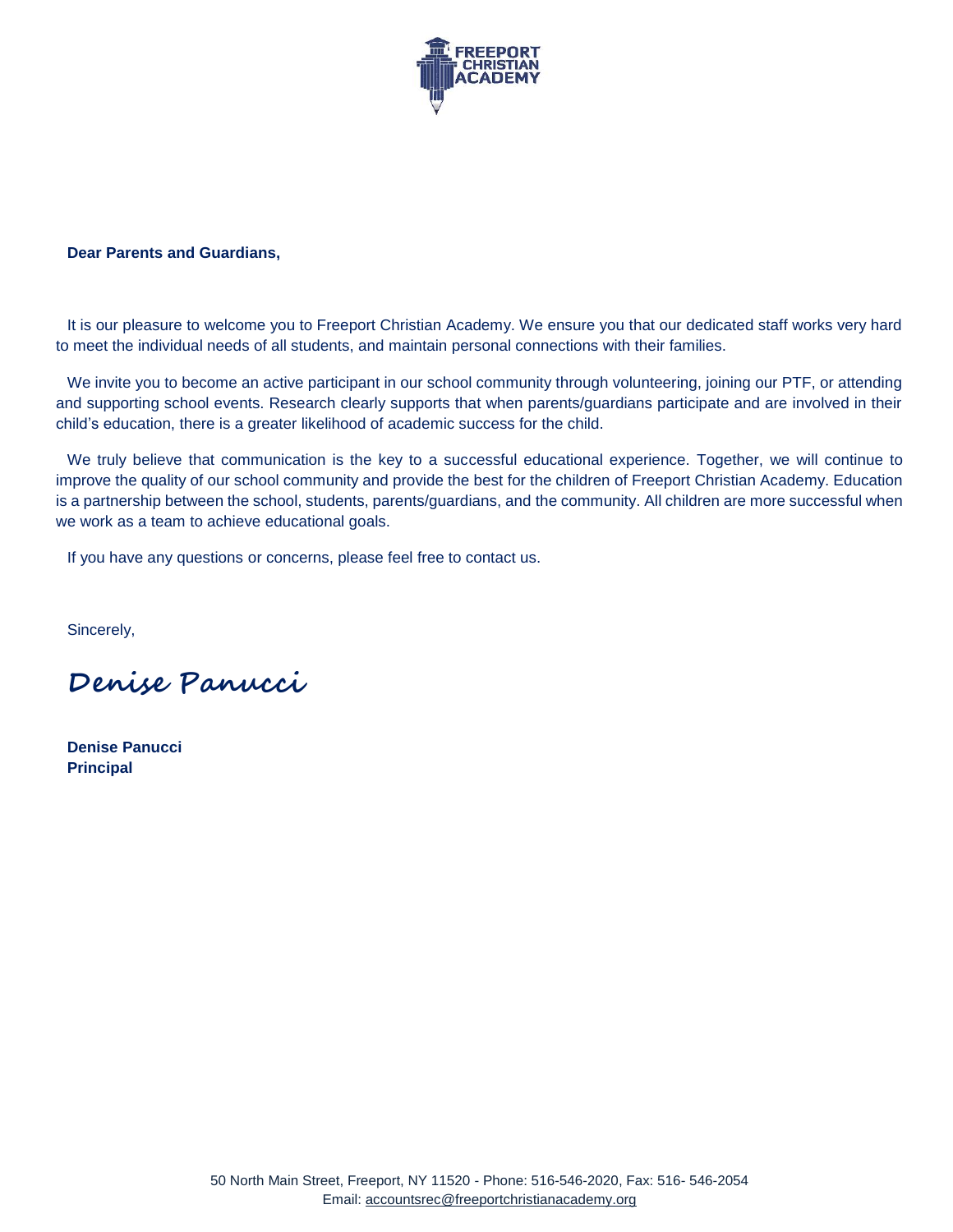

| <b>Enrollment Form</b>                                                                                               |                                                                          |               |                             |                        |              |         |              |                |                                           |                    |                                                 |          |             |             |  |          |                                 |                       |          |          |         |        |  |          |              |
|----------------------------------------------------------------------------------------------------------------------|--------------------------------------------------------------------------|---------------|-----------------------------|------------------------|--------------|---------|--------------|----------------|-------------------------------------------|--------------------|-------------------------------------------------|----------|-------------|-------------|--|----------|---------------------------------|-----------------------|----------|----------|---------|--------|--|----------|--------------|
| <b>Students Name</b>                                                                                                 |                                                                          |               | Last                        |                        |              |         |              |                |                                           |                    |                                                 | First    |             |             |  |          |                                 |                       |          |          |         | Female |  | Male     |              |
| <b>Date of Birth</b>                                                                                                 |                                                                          |               | <b>Month</b>                | Year<br>Day            |              |         |              |                | Country of birth                          |                    |                                                 |          | Citizenship |             |  |          |                                 | <b>First Language</b> |          |          |         |        |  |          |              |
|                                                                                                                      |                                                                          |               | <b>Address</b>              |                        |              |         |              |                |                                           |                    |                                                 |          |             |             |  |          |                                 |                       |          |          |         |        |  |          |              |
| <b>Home address</b>                                                                                                  |                                                                          |               | City                        |                        |              |         | <b>State</b> |                |                                           |                    |                                                 | Zip code |             |             |  |          | County                          |                       |          |          |         |        |  |          |              |
|                                                                                                                      | <b>Mother/Guardian Name</b>                                              |               |                             |                        |              |         |              |                |                                           |                    |                                                 |          |             |             |  |          |                                 |                       |          |          |         |        |  |          |              |
| Cell #                                                                                                               |                                                                          |               |                             |                        |              |         | Home #       |                |                                           |                    |                                                 |          |             |             |  |          | Job#                            |                       |          |          |         |        |  |          |              |
| e-mail                                                                                                               |                                                                          |               |                             |                        |              |         |              |                |                                           |                    |                                                 |          |             |             |  |          |                                 |                       |          |          |         |        |  |          |              |
|                                                                                                                      | <b>Father/Guardian Name:</b>                                             |               |                             |                        |              |         |              |                |                                           |                    |                                                 |          |             |             |  |          |                                 |                       |          |          |         |        |  |          |              |
| Cell #                                                                                                               |                                                                          |               |                             |                        |              |         | Home #       |                |                                           |                    |                                                 |          |             |             |  |          | Job#                            |                       |          |          |         |        |  |          |              |
| e-mail                                                                                                               |                                                                          |               |                             |                        |              |         |              |                |                                           |                    |                                                 |          |             |             |  |          |                                 |                       |          |          |         |        |  |          |              |
| <b>Parent address if different than students</b>                                                                     |                                                                          |               |                             |                        |              |         |              | <b>Address</b> |                                           |                    |                                                 |          |             |             |  |          |                                 |                       |          |          |         |        |  |          |              |
| City                                                                                                                 |                                                                          |               |                             |                        | <b>State</b> |         |              |                |                                           | Zip code<br>County |                                                 |          |             |             |  |          |                                 |                       |          |          |         |        |  |          |              |
|                                                                                                                      |                                                                          |               | In case of emergency notify |                        |              |         |              |                | Second Person in case of emergency notify |                    |                                                 |          |             |             |  |          |                                 |                       |          |          |         |        |  |          |              |
|                                                                                                                      |                                                                          |               | <b>Name</b>                 |                        |              |         |              |                |                                           |                    |                                                 |          |             |             |  |          | <b>Name</b>                     |                       |          |          |         |        |  |          |              |
|                                                                                                                      |                                                                          | <b>Phone#</b> |                             |                        |              |         |              |                |                                           |                    |                                                 |          |             |             |  |          | <b>Phone#</b>                   |                       |          |          |         |        |  |          |              |
|                                                                                                                      | <b>Physician's name</b>                                                  |               |                             |                        |              |         |              |                |                                           |                    |                                                 |          |             |             |  |          | <b>Phone#</b>                   |                       |          |          |         |        |  |          |              |
| Has your child ever had or do they currently have an IEP? If yes, please explain and attach copies of any report     |                                                                          |               |                             |                        |              |         |              |                |                                           |                    |                                                 |          |             |             |  |          |                                 |                       |          |          |         |        |  | Y        | <sub>N</sub> |
| Has your child ever had or do they currently have a 504 Plan? If yes, please explain and attach copies of any report |                                                                          |               |                             |                        |              |         |              |                |                                           |                    |                                                 |          |             |             |  |          |                                 |                       |          |          |         |        |  | Y        | N            |
|                                                                                                                      |                                                                          |               |                             |                        |              |         |              |                |                                           |                    | Has your child been diagnosed with ADD or ADHD? |          |             |             |  |          |                                 |                       |          |          |         |        |  | Y        | <b>N</b>     |
| How did you hear about us?                                                                                           |                                                                          |               |                             | <i><b>Internet</b></i> |              |         |              |                |                                           |                    | Advertisement                                   |          |             |             |  | Other    |                                 |                       |          |          |         |        |  |          |              |
| Did someone refer you to FCA?                                                                                        |                                                                          |               |                             |                        |              | Yes     | No           |                |                                           |                    | If yes, who?                                    |          |             |             |  |          |                                 |                       |          |          |         |        |  |          |              |
|                                                                                                                      | <b>Grade entering in September - Financial Commitment &amp; Policies</b> |               |                             |                        |              |         |              |                |                                           |                    |                                                 |          |             |             |  |          |                                 |                       |          |          |         |        |  |          |              |
|                                                                                                                      |                                                                          |               |                             |                        | K4-K5        |         |              |                |                                           | $1^{st} - 6^{th}$  |                                                 |          |             | $7th - 8th$ |  |          | $9^{th}$ -12 <sup>th</sup> (HS) |                       |          |          |         |        |  |          |              |
| <b>Application Fee</b>                                                                                               |                                                                          |               |                             |                        |              | \$30.00 |              |                |                                           |                    | \$30.00                                         |          |             |             |  |          | \$30.00                         |                       |          |          | \$30.00 |        |  |          |              |
| <b>Registration Fee - Yearly</b>                                                                                     |                                                                          |               |                             | \$100.00               |              |         |              | \$120.00       |                                           |                    |                                                 | \$130.00 |             |             |  | \$140.00 |                                 |                       |          |          |         |        |  |          |              |
|                                                                                                                      |                                                                          | <b>Agenda</b> |                             |                        |              |         |              |                |                                           | \$8.00             |                                                 |          |             |             |  | \$8.00   |                                 |                       |          | \$8.00   |         |        |  |          |              |
| <b>Books Fee - Yearly</b>                                                                                            |                                                                          |               |                             |                        | \$200.00     |         |              |                |                                           | \$250.00           |                                                 |          |             |             |  | \$300.00 |                                 |                       |          | \$300.00 |         |        |  |          |              |
| <b>Monthly Tuition</b>                                                                                               |                                                                          |               |                             |                        |              |         | \$560.00     |                |                                           |                    |                                                 |          | \$575.00    |             |  |          |                                 |                       | \$625.00 |          |         |        |  | \$675.00 |              |

**Signature Parent's Name Date**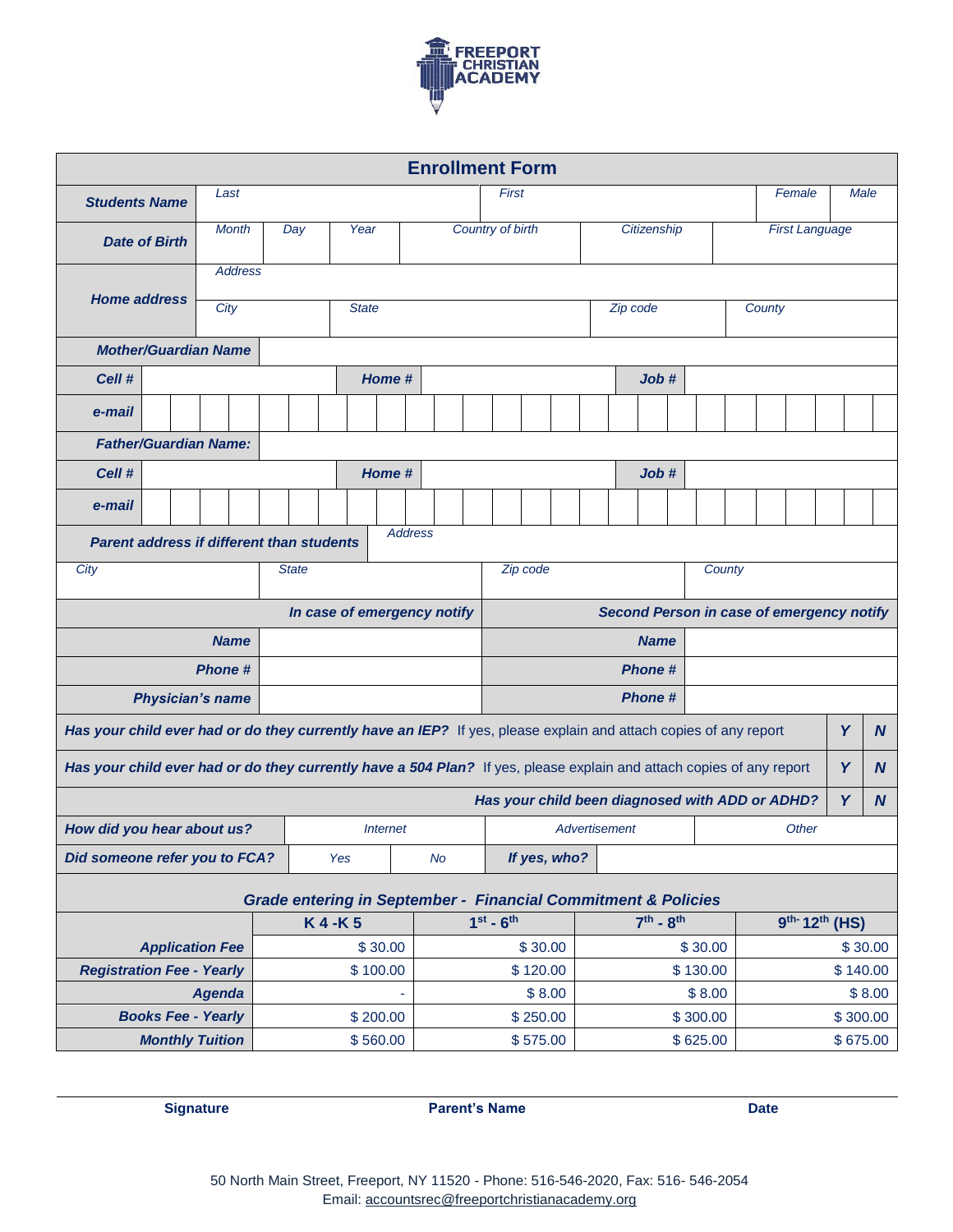

| Please initial each section to indicate that you have read and understood the information.                                                                                                                                                                                                                                                                                                                                                                                                                 |                 |
|------------------------------------------------------------------------------------------------------------------------------------------------------------------------------------------------------------------------------------------------------------------------------------------------------------------------------------------------------------------------------------------------------------------------------------------------------------------------------------------------------------|-----------------|
| 1 The annual registration and books fee (non-refundable) is required at the time of registration. It is part of the academy<br>policy.                                                                                                                                                                                                                                                                                                                                                                     | <b>Initials</b> |
| 2 The tuition is based on a monthly payment and there are no exceptions for holidays, vacations, inclement weather, etc.,<br>and there will be no alternative days.                                                                                                                                                                                                                                                                                                                                        | <b>Initials</b> |
| 3 The annual tuition is based on a ten-month school term, starting August 5th, 2022, for all students within the Academy.<br>The monthly Tuition and Books are required to be paid by July 5 <sup>th</sup> , 2022.                                                                                                                                                                                                                                                                                         | <b>Initials</b> |
| 4 Re-registration for the upcoming year will be done automatically in January. All payments must be current prior to the<br>beginning of an academic year.                                                                                                                                                                                                                                                                                                                                                 | <b>Initials</b> |
| 5 Student tuition must be paid between the $1^{st}$ and the $5^{th}$ day of the month; if the payment is late, there will be a late<br>charge. If the 5 <sup>th</sup> of the month falls on a Saturday or Sunday the deadline is extended to Monday. A late fee of \$15.00<br>will be charged on any school account showing an outstanding balance after the close of office hours on the 5 <sup>th</sup> of the<br>month, and students will not be admitted to class if payments are one week in arrears. | <b>Initials</b> |
| 6 Families are responsible for a \$45 a year Facts fee that will be divided into 9 \$5 payments added to your monthly tuition.<br>This fee will be waived for parents who choose the one-time payment option.                                                                                                                                                                                                                                                                                              | <b>Initials</b> |
| 7 For all new parents with agreements finalized before the deadline (July 1st), must pay what is agreed in the first invoice<br>to the accounting department, the same day of the student's enrollment with a money order. All subsequent payments<br>are made through FACTS.                                                                                                                                                                                                                              | <b>Initials</b> |
| 8 If for any reason your bank returns your check, there will be a \$35 charge.                                                                                                                                                                                                                                                                                                                                                                                                                             | <b>Initials</b> |
| 9 The raising of funds is part of the registration and provides the means for the school to function. If I cannot fulfill the<br>requirements, I will be responsible for the adequate charge for the event. The amount of this charge will be determined<br>by the event, which will be a minimum of \$150 per event. I understand the charge is mandatory.                                                                                                                                                | <b>Initials</b> |
| 10Late Pick-Up Freeport Christian Academy hours for students are from 8 am to 3 pm - before 8 am or after 3 p.m. \$25<br>(per student) will be charged to your account. Please be advised that no person other than the one listed on the<br>authorization form for child pick up will be allowed to pick up a child without your written consent.                                                                                                                                                         | <b>Initials</b> |
| 11 It is necessary that your child has his hair cut properly before entering school on ___________<br>Please keep in<br>mind that it is the school's policy for boys to maintain a proper hair cut which includes a neat trim on the sides and the<br>back evenly tapered, without graphic designs, color, nor braids/twists/dreadlocks or ponytails                                                                                                                                                       | <b>Initials</b> |
| 12 I understand Freeport Christian Academy discourages taking vacation during school days. In case of an emergency or<br>overseas travel, I must notify the school and commit to my child completing all the required work.                                                                                                                                                                                                                                                                                | <b>Initials</b> |
| 13 If a parent or guardian removes a student from the school, a 30-day notice is required. Tuition is non-refundable.                                                                                                                                                                                                                                                                                                                                                                                      | <b>Initials</b> |
| 14 I also give permission for my child to take part in all school activities, including sports and school-sponsored trips away<br>from the school premises and absolve the Academy from liability to me or my child because of any injury at school or<br>any school activities.                                                                                                                                                                                                                           | <b>Initials</b> |
| 15 I give permission to the Freeport Christian Academy to take pictures or video recordings of my child/children during<br>regular school or camp activities. I understand that pictures or videos may be displayed and can be used for future<br>publicity, only.                                                                                                                                                                                                                                         | <b>Initials</b> |
| 16 Freeport Christian Academy, does not discriminate against students of any race, color, nationality, or ethnic origin.                                                                                                                                                                                                                                                                                                                                                                                   | <b>Initials</b> |
| 17 I agree to the above and certify that all information provided in this document is accurate and up to date. By signing<br>this document, I acknowledge I have read and I understand the information on this form.                                                                                                                                                                                                                                                                                       | <b>Initials</b> |
| 18 Only new parents with agreements finalized before the deadline (July 1 <sup>st</sup> ), must pay what is agreed in the first invoice<br>to the accounting department, the same day of the student's enrollment with a money order. All subsequent<br>payments are made through FACTS.                                                                                                                                                                                                                   | <b>Initials</b> |

**Signature Date Parent's Name Date Date**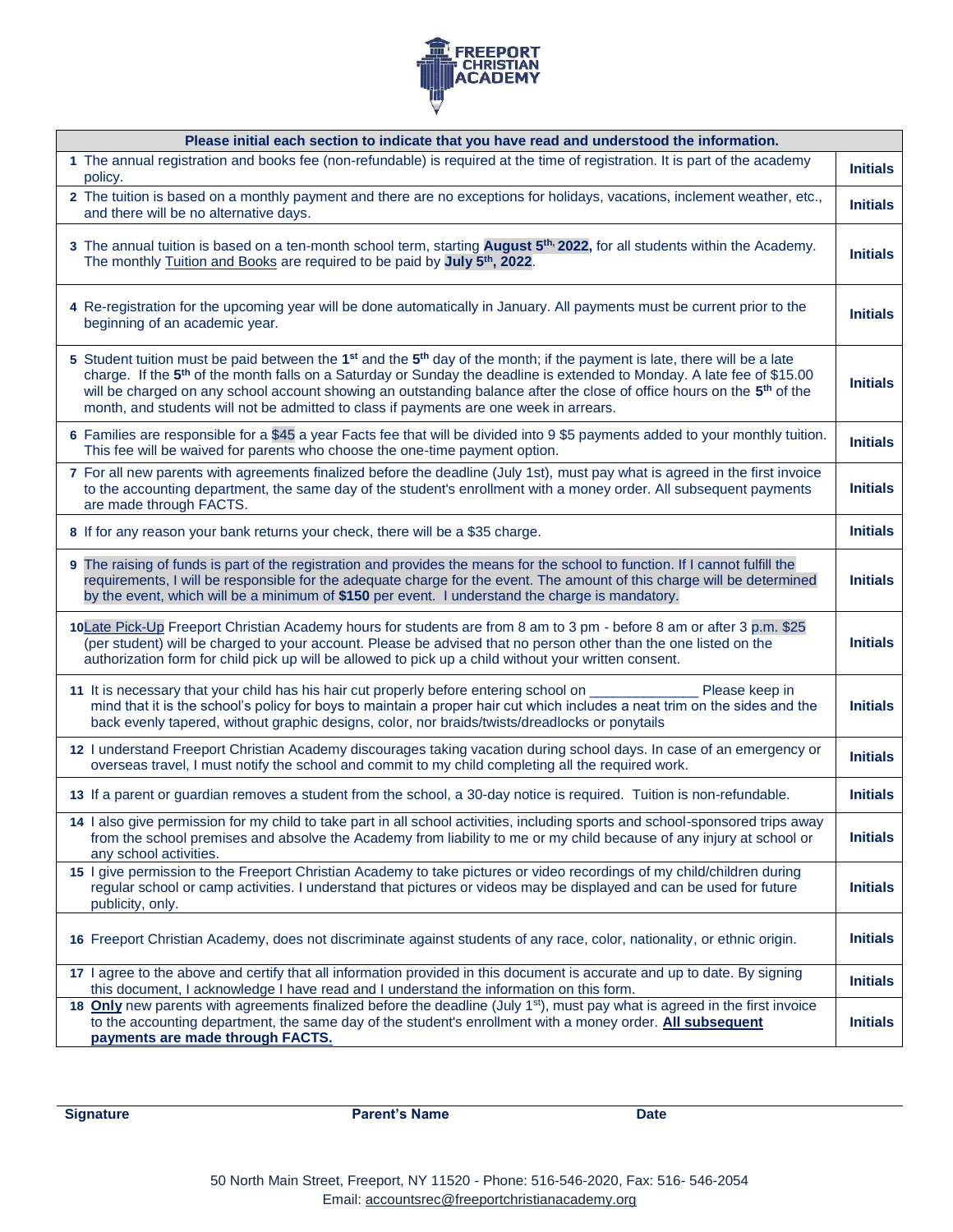

## **Authorization for child pick up**

**The following persons are authorized to pick up my child. If I am not available, please call and send authorization in written form (must present an ID at the reception).**

| <b>Name</b>             | <b>Telephone</b> |
|-------------------------|------------------|
| $\blacktriangleleft$    |                  |
| $\overline{2}$          |                  |
| $\overline{\mathbf{3}}$ |                  |
| $\overline{4}$          |                  |
| $5\overline{5}$         |                  |
| $6\overline{6}$         |                  |
| $\overline{7}$          |                  |
| $\overline{\mathbf{8}}$ |                  |
| $\overline{\mathbf{9}}$ |                  |
| 10                      |                  |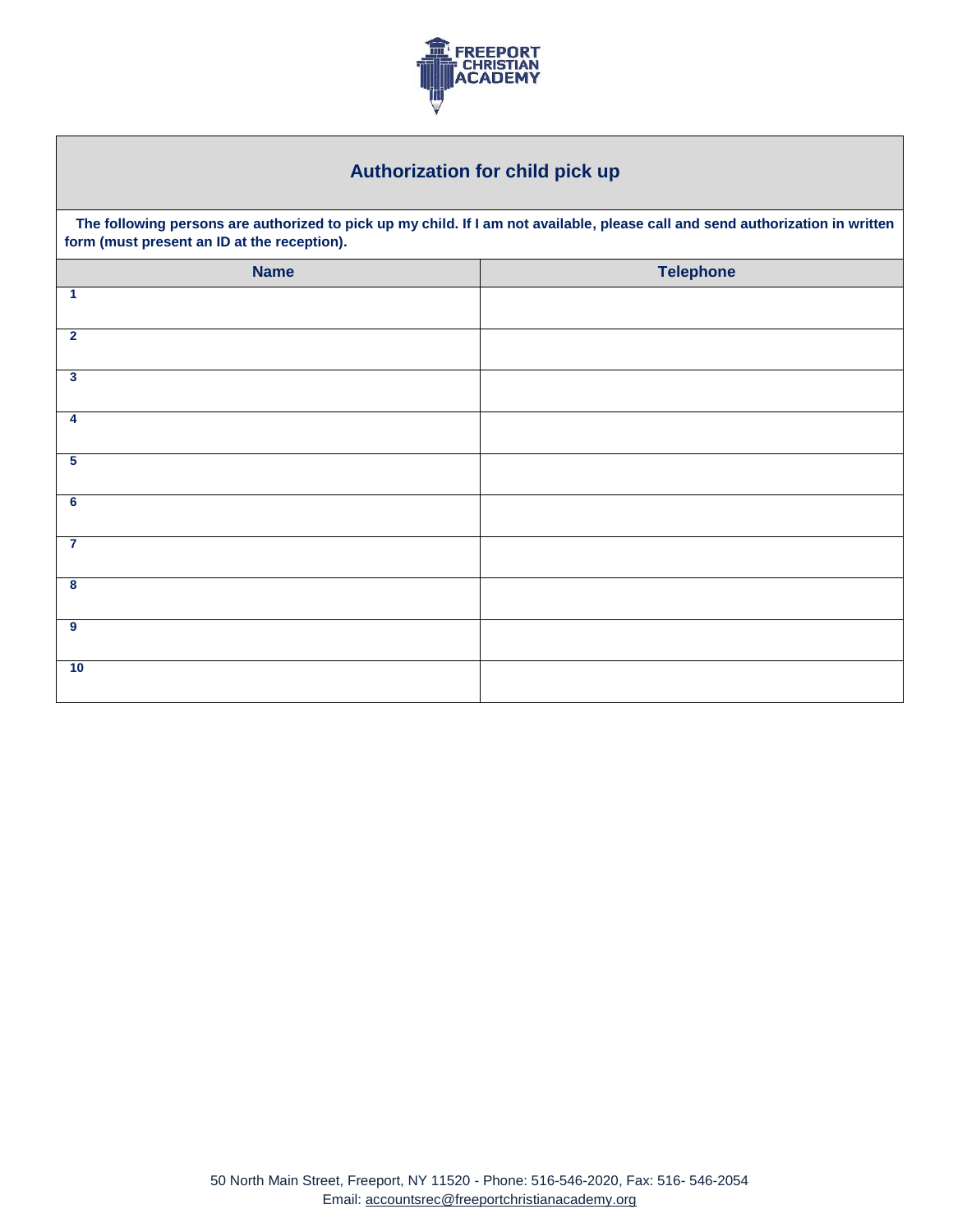

| <b>Medical History and Allergy</b> |  |  |  |  |  |  |  |
|------------------------------------|--|--|--|--|--|--|--|
| <b>Student Name:</b>               |  |  |  |  |  |  |  |
| <b>Parents/guardians:</b>          |  |  |  |  |  |  |  |

It is important that the school is aware of any **FOOD ALLERGIES** your child may have. (Rash, itching, and possible difficulty in breathing.) Please list your child's food allergies and sign on the bottom.

#### **DO NOT INCLUDE FOOD YOUR CHILD DOESN'T LIKE OR DOESN'T EAT i.e. vegetarian, pork, etc**.

|                                                                                                                            | <b>Medical Information</b> |
|----------------------------------------------------------------------------------------------------------------------------|----------------------------|
| Is your child allergic to any food or medication? If yes, please explain.                                                  |                            |
| Describe any operations or prolonged illnesses your child may have<br>experienced. Please indicate the date and diagnosis. |                            |
| Describe any disabilities your child may have.                                                                             |                            |
| Describe any play restrictions your child may have.                                                                        |                            |
| Date your child last visited the physician.                                                                                |                            |

I hereby authorize emergency medical treatment to be given to my child In the event that I or the person designated cannot be reached.

#### **Parent/Guardian**

If your child has food allergies it is important that you notify the Health Office as well as your child's classroom teacher. While we work closely with the food services staff, it is important that you help us. Please review the monthly menus, work with your child about the food choices they make, and speak with the food services staff if you have any questions. If you have any concerns about the possibility of an allergic reaction we recommend sending your child with food from home.

I give my permission to share this information with the staff.

**Parent/Guardian**

Please feel free to contact the school nurse if you have any questions at (516) 546-2020. Ext. 39.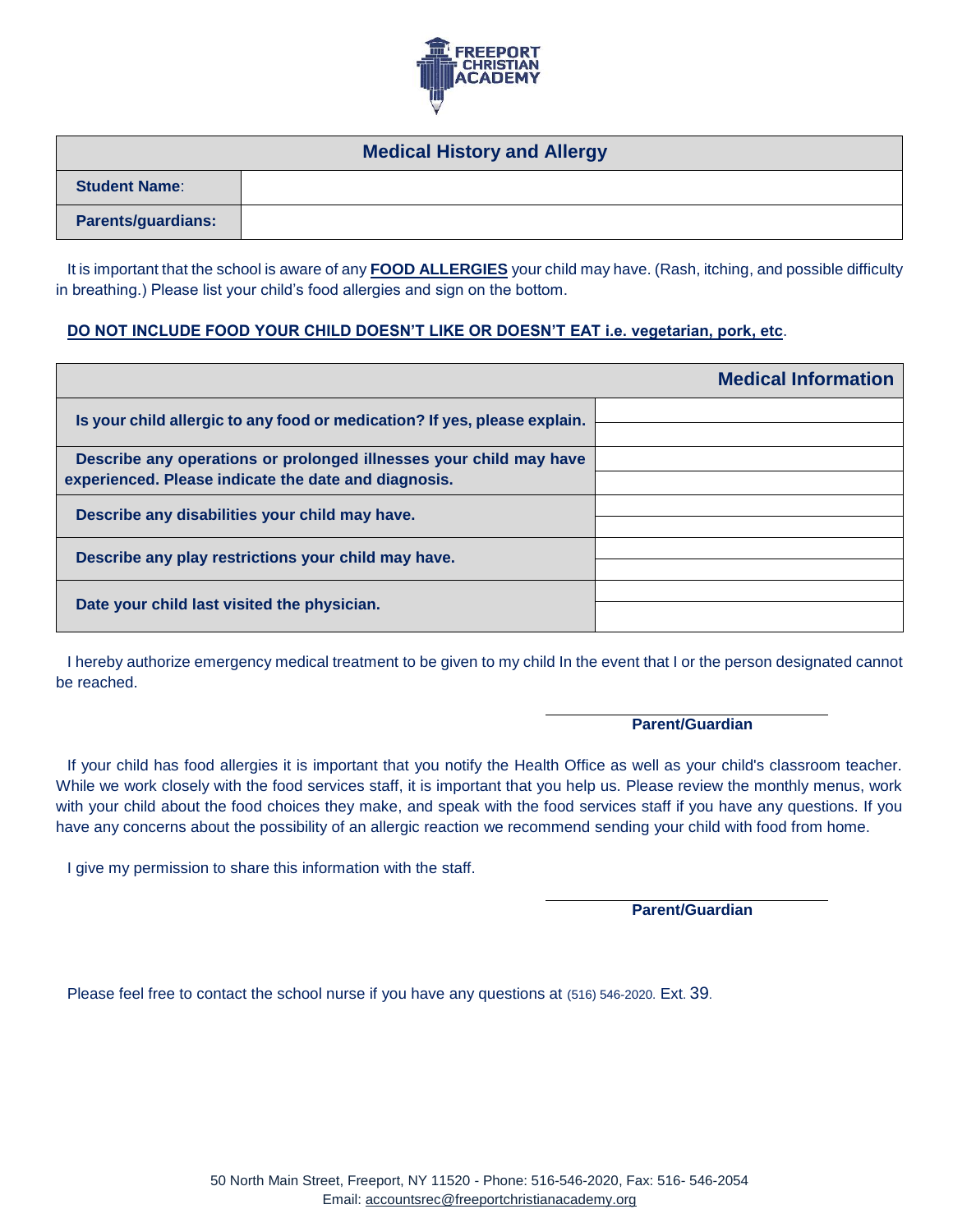

|                       | <b>To Administrator or Registrar</b> |
|-----------------------|--------------------------------------|
| <b>School Name</b>    |                                      |
| <b>Address</b>        |                                      |
|                       | <b>Release of School Information</b> |
| <b>Student's Name</b> |                                      |
| <b>Current Grade</b>  | <b>Grade Applying For</b>            |

The student named has applied for admission to Freeport Christian Academy. In order for the admissions application to be complete, the following materials are requested.

- Student transcripts, including the current and previous two years' grades.
- Standardized testing results and any evaluations.
- Health records, including immunization report.
- All specialized program reports and/or records.

Thank you in advance for your assistance in allowing us to make optimal admissions and placement decisions.

No school records will be released for any student when there is an outstanding balance on the student's account. No certificates, diplomas, or awards will be provided to any student on graduation day when there is an outstanding balance.

I authorize the release of school records and information of the above-named student to Freeport Christian Academy. This release is valid for a period of one year from the date of my signature.

**Signature Parent's Name Date**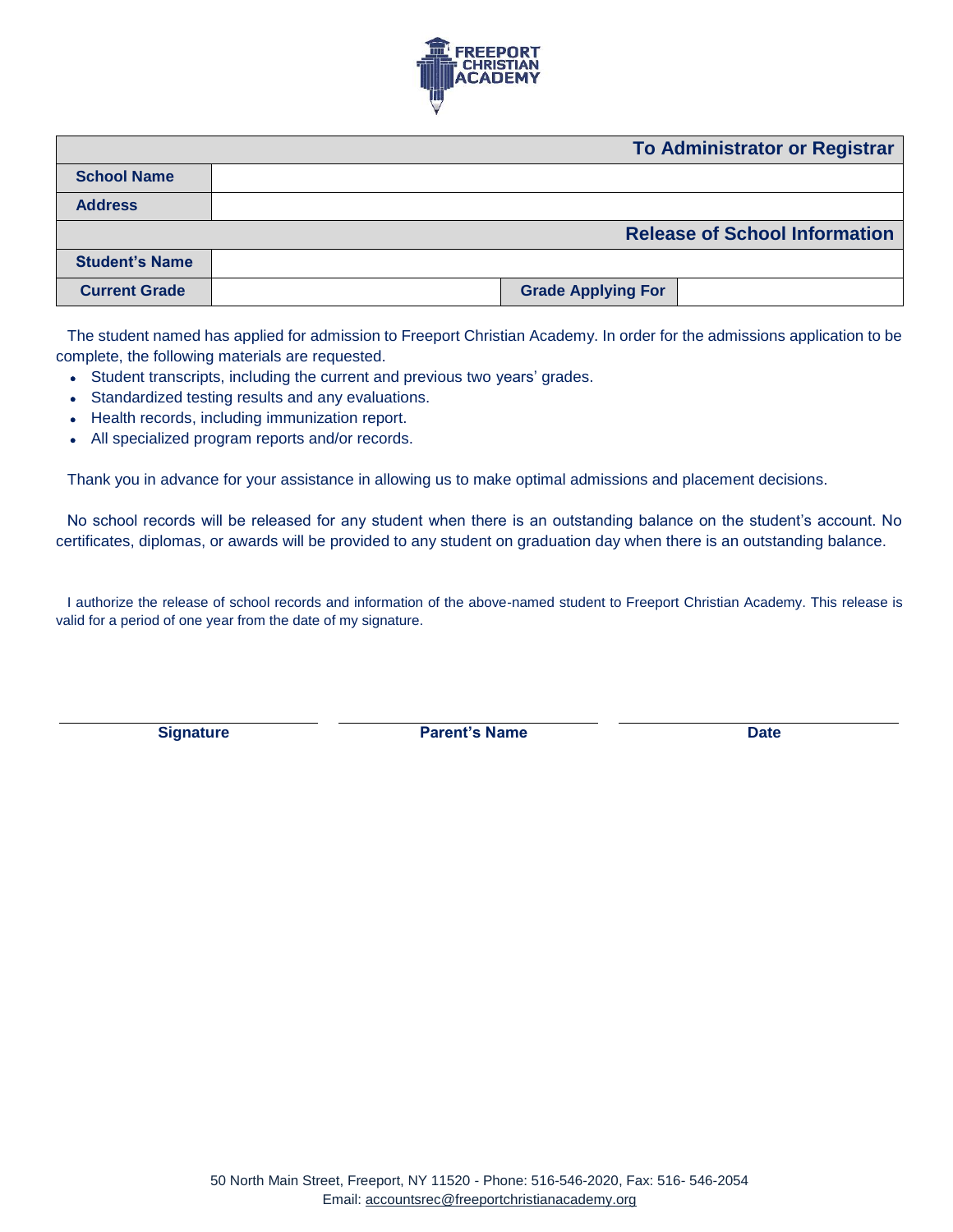

#### **FACTS Account - Payment System**

It is with great expectation that we announce that Freeport Christian Academy has partnered with Facts Management Company to help us manage our tuition payment program. FACTS is used by many schools locally and over 6,500 schools nationally. We are excited to be working with them and are confident this program will offer greater convenience, security, and efficiency to all of our families.

One of our primary goals this year at Freeport Christian Academy is to concentrate our efforts on improving the business side of our school. By taking advantage of the convenience and security of payment processing and information technology offered by FACTS, we can achieve this goal.

#### **You will realize these benefits by using FACTS for your tuition payment plan:**

**Payment Dates:** There will be three payment plans available to families:

- Full Payment Plan (One-time payment plan)
- Monthly Plan (10 months August, October June \$45 charge)

Payments under the monthly plan will be due by the 5th of each month. Automatic payments can be made from a checking or savings account (no extra charge) or from a variety of credit cards (extra charge).

**Enrolling in FACTS:** You may enroll in FACTS by going online or completing a FACTS paper agreement form.

**Convenience & Security:** Along with multiple payment plan options, your payments are processed securely through a bank-to-bank transaction.

**Consumer Account:** You may check your personal account or make payments online from the convenience of your home or office anytime.

All of these services will be available to you for a convenience fee of \$45 a year which will be included in your monthly statement (\$5). With FACTS, the school maintains decision-making control.

Thank you for your continued loyalty and support for Freeport Christian Academy. We depend on your support in our efforts to provide the highest quality of education for your children. Your continued support and cooperation are appreciated, as we remain committed to our mission.

| <b>Getting started - FACTS Account</b>       |                                                                  |  |  |  |  |  |  |
|----------------------------------------------|------------------------------------------------------------------|--|--|--|--|--|--|
| <b>Online Access:</b>                        | https://online.factsmgt.com/signup/                              |  |  |  |  |  |  |
|                                              | Freeport Christian Academy is provided with a CODE with your     |  |  |  |  |  |  |
| <b>Online Registration Code*</b>             | payment agreement.                                               |  |  |  |  |  |  |
| <b>Create a new FACTS account (Username)</b> | Freeport Christian Academy has already opened an account for you |  |  |  |  |  |  |
| Create your online account profile           | Please take a few minutes to create a user account               |  |  |  |  |  |  |
|                                              | Username*                                                        |  |  |  |  |  |  |
|                                              | Password*                                                        |  |  |  |  |  |  |
|                                              | Re-Enter Password*                                               |  |  |  |  |  |  |
|                                              | <b>3 Security Questions</b>                                      |  |  |  |  |  |  |
| <b>Press submit</b>                          |                                                                  |  |  |  |  |  |  |
| <b>Make a Payment or View details</b>        |                                                                  |  |  |  |  |  |  |

If you have any questions please contact us at 516-546-2020 ext. 10 *Accounting & Registrations Department*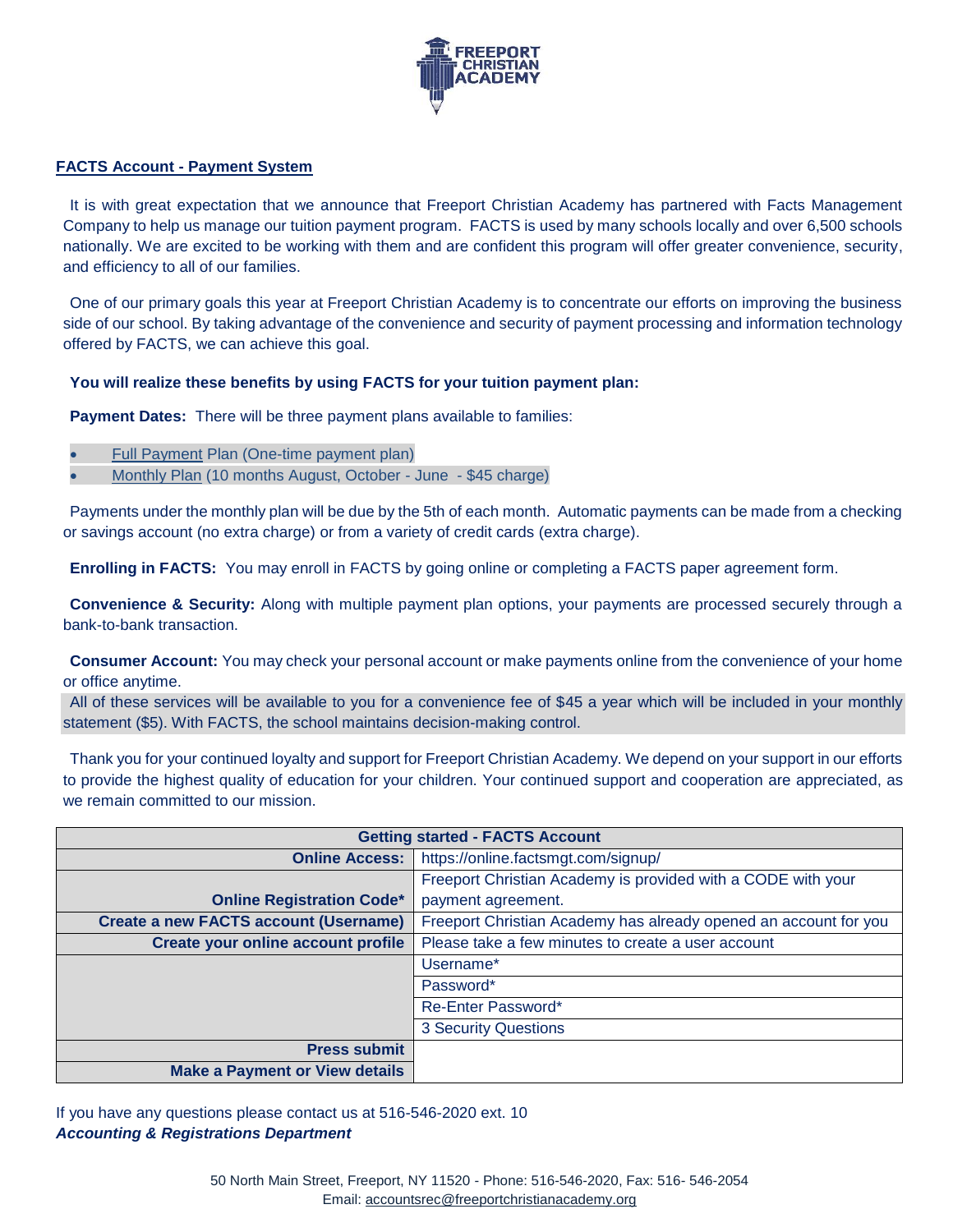

### **Uniforms**

#### **Ideal Uniforms**

175 Rockaway Avenue, Valley Stream, NY 11580 (516) 354-8255 **Store Hours:** Sun 11 am - 6 pm Mon-Sat 10 am - 7:00 pm

| <b>Girls Uniform</b> |
|----------------------|
|                      |
|                      |

FRENCH TOAST Girls Short sleeve Peter Pan blouse (Light blue)

FRENCH TOAST Girls Long sleeve Peter Pan blouse (Light Blue)

FRENCH TOAST Girls Grey Pleated Skirt (Dark grey)

Girls Pleated Flannel Pants (Dark Grey)

FRENCH TOAST Girls Navy Cross Tie (Navy Blue)

School Uniform Unisex Cardigan (Light Grey) **K - 8 th grade**

Navy Blue Blazer - **High School**

Girls School Uniform Cotton Knee High Socks (Navy Blue) or Girls School Uniform Cotton Tights Cotton

**Boys Uniform** FRENCH TOAST Boys short sleeve shirt (Light Blue)

FRENCH TOAST Boys Long sleeve shirt (Light Blue)

Boys Pleated Flannel Pants (Dark grey)

FRENCH TOAST Boys Solid Tie (Navy Blue)

School Uniform Unisex Cardigan (Light Grey) **K - 8 th grade**

Navy Blue Blazer – **High School**

Boys School Uniform Cotton Socks (Navy Blue)

Reversible Belt (Black)

**Gym Uniform**

Gym T-Shirt with Freeport Christian Academy Logo

Track Jacket with Freeport Christian Academy Logo

Track Pants with Freeport Christian Academy Logo

### **Freeport Christian Academy - Ideal Uniform web links.**

<https://www.idealuniform.com/FCAF>

https://teamlocker.squadlocker.com/#/lockers/freeport-christian-academy? k=if1h9x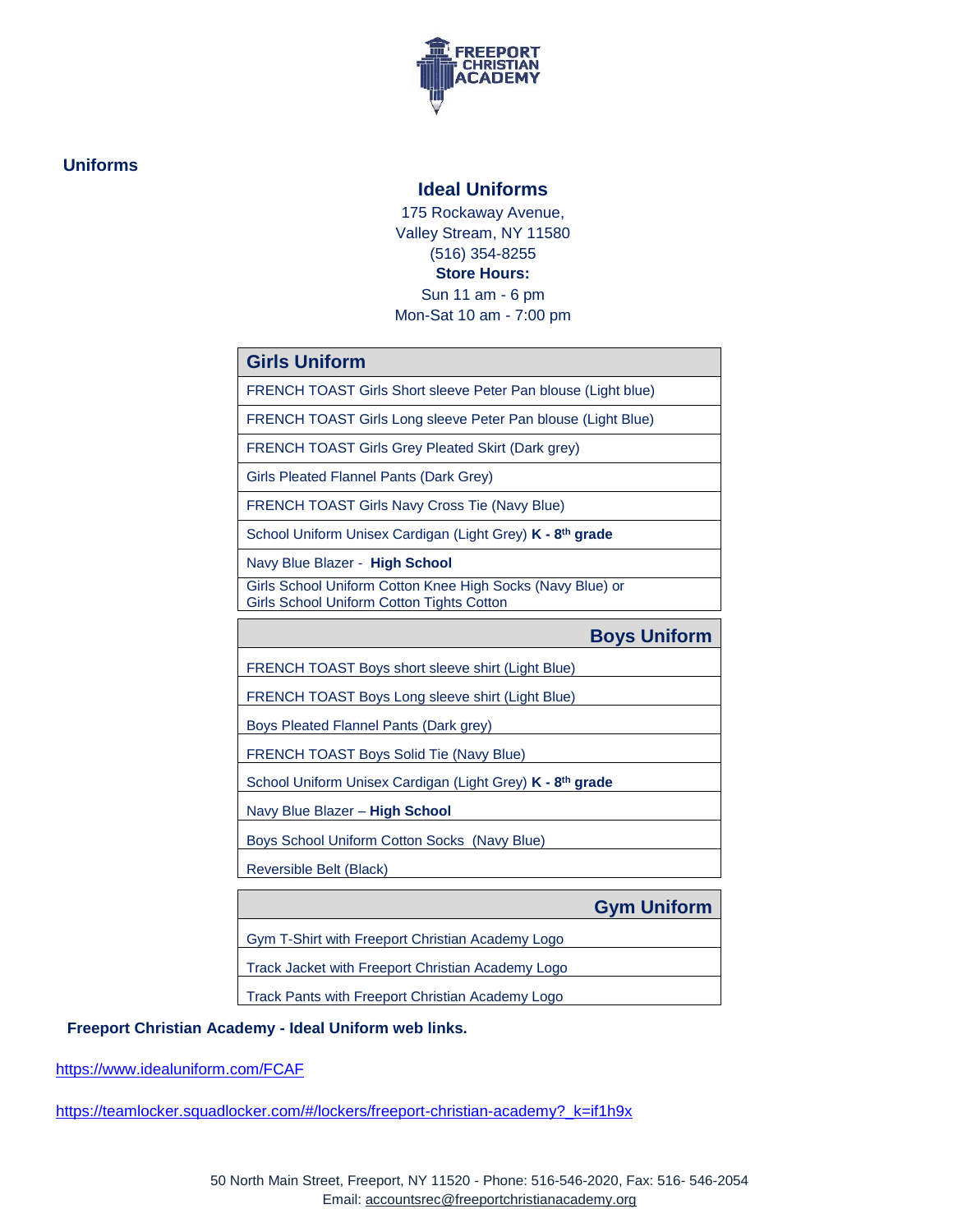

**Optional - Food Program** 

## Ordering lunches has never been easier!

Freeport Christian Academy has partnered with **BOONLI** to provide a secure, fast, and easy-to-use online ordering system that allows parents and guardians to view our lunch menu, order, prepay and manage student lunches from their smartphone, tablet, or computer.

Registration and Ordering starts on: **August 15th, 2022** 

## **GET STARTED**

- **1. Go To:** <https://fca.boonli.com/login> (please bookmark this page)
- **2. Click on Register:**  Password is: **FCA1**, add account, profile(s) information
- **3. Sign In** with your username & password
- **4. To begin ordering click on the calendar date** First Lunch Date is **Monday, August 15th , 2022.**
- **5. Food orders must be made a month in advance,** the deadline is every **last Wednesday** of every month

**PROGRAM INFO –** *(also available online once you are logged in to your account)*

- **FOOD or POLICY (Missed/Late Orders, Credits, and Changes/Cancellations):** call the office at 516-226-3185 & they'll get back to you right away.
- **TECHNICAL SUPPORT (help navigating the site):** email [support@boonli.com](mailto:support@orderlunches.com)
- **PAYMENT INFORMATION** The program accepts payment by Debit Card or Credit Card: Visa, MasterCard & Discover.
- **Be sure to proceed to checkout** and process your payment. Orders that are left in the shopping cart will NOT be processed and your student(s) will not be included in the lunch service.
- **MINIMUM ORDER FEE:** A \$1.00 fee will be charged for orders under \$10.00 for new and changed orders.

# Thank you for participating in our school lunch program!